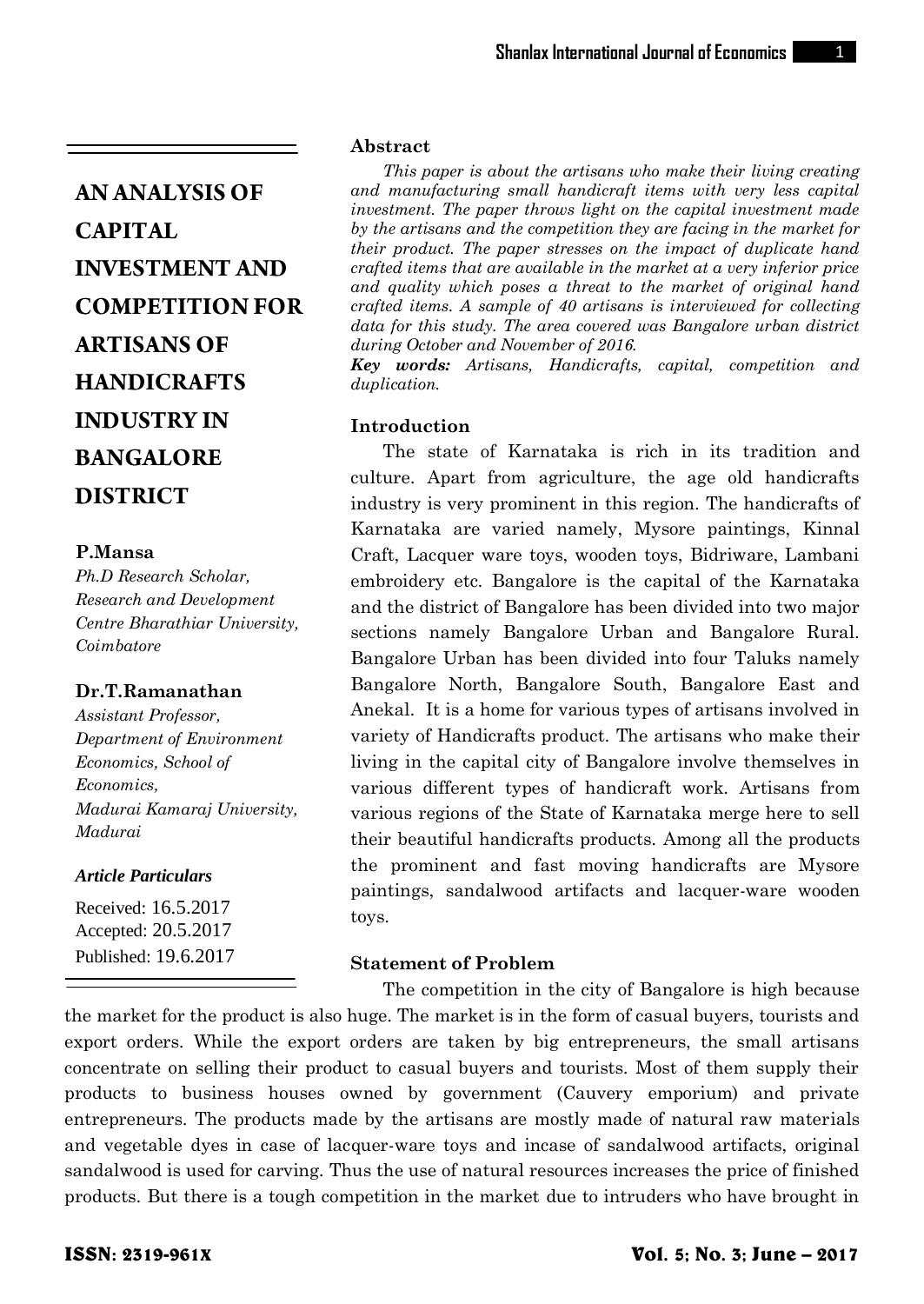duplicate artifacts and other handicraft products which are not made of natural raw materials or natural resources but are made of synthetic materials and ordinary wood instead of sandal wood. Thus the prices of these duplicate products are much lesser than the original products. The customers who are not aware of the originality end up buying the duplicate crafts because of the inferior price of the product.

## **Objectives and Aims of Study**

The paper aims at meeting the following objectives:

- 1. To understand the sources of capital invested by the artisans in creation of the product and also the problems faced by the artisans in raising their capital from a organized financial institution.
- 2. To analyse the competition prevailing in the market and the impact on the market of the product in respect to the duplication of crafts that have taken a major market share.

#### **Research Methodology**

The objectives are realized mainly with the help of primary data collected exclusively through scheduled interviews, discussions, conversations with craftsmen and crafts women based on a pre-tested questionnaire. Data's regarding the labour may be correlated by using variables such as gender, caste, community and age. Field survey is done to collect the data's regarding raw material and other agents of production, finance aspects of production, marketability, and the competition prevailing in the form of duplication. Economic indicators is studied by using variables such as education, income, saving and investments together with other benefits received in kind. The study has been done during the month of October and November 2016.

### **Analysis and Suggestions**

The basic data about the background of the artisans were collected based on their age group; gender, educational qualification, marital status, Reservation category. The following are the results

| Table 1: Age |    |  |  |
|--------------|----|--|--|
| Age          |    |  |  |
| $30 YRS$     | 11 |  |  |
| 30-40        | 12 |  |  |
| 40-50        | 12 |  |  |
| >50          |    |  |  |

**Table 1: 1: Age** 

Among the total no of 40 samples collected Male artisans were a total of 32 and female artisans were a total of 8. The married artisans were 33 in number and unmarried artisans were 7 in number. Almost 26 of the artisans were from joint family and 14 of them were from Nuclear family. The educational qualification is shown in the chart below: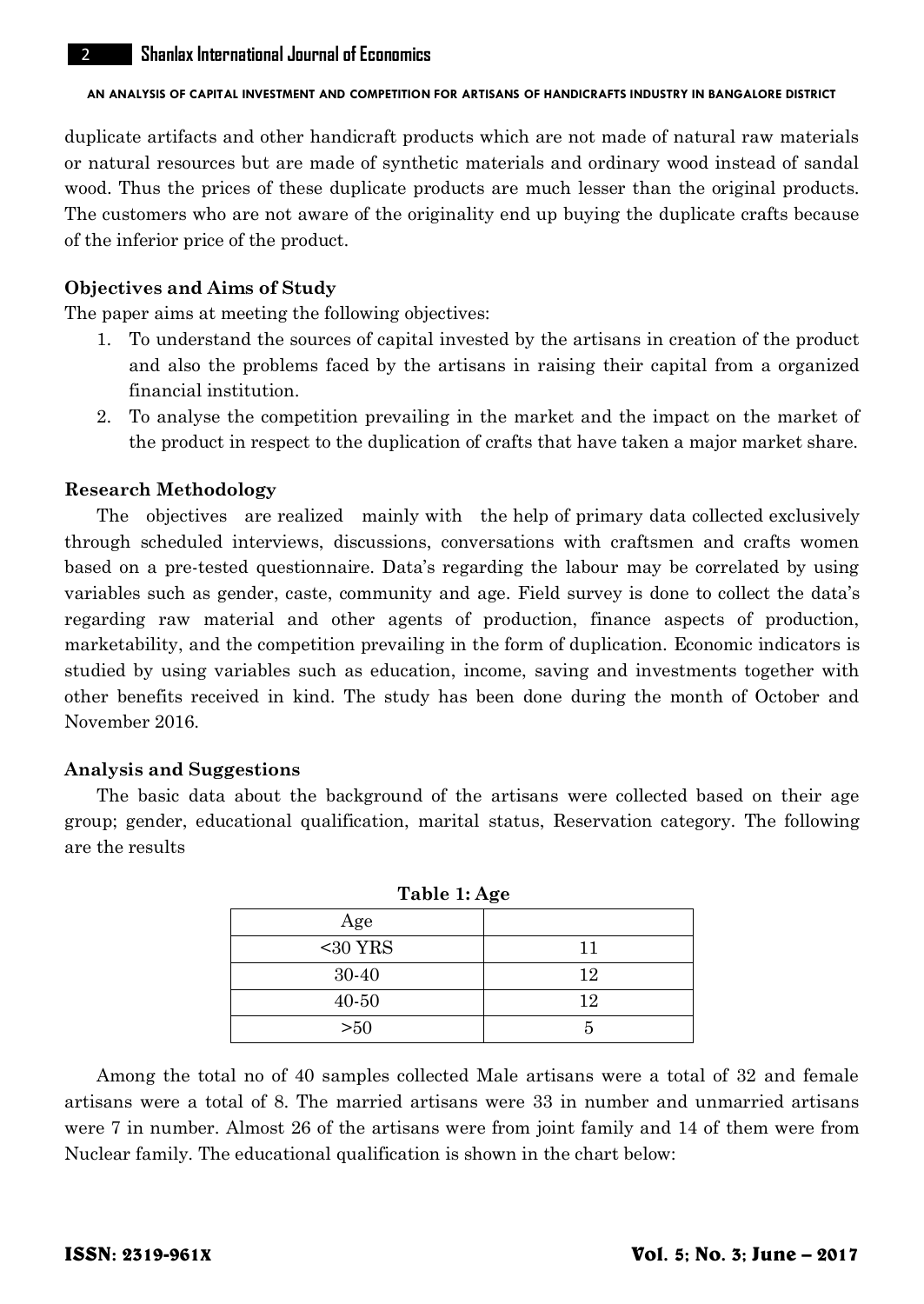



**Chart Showing Reserved/Unreserved Category**



**Chart Showing Whether or Not Family Business**



**Chart Showing the Type of Organization**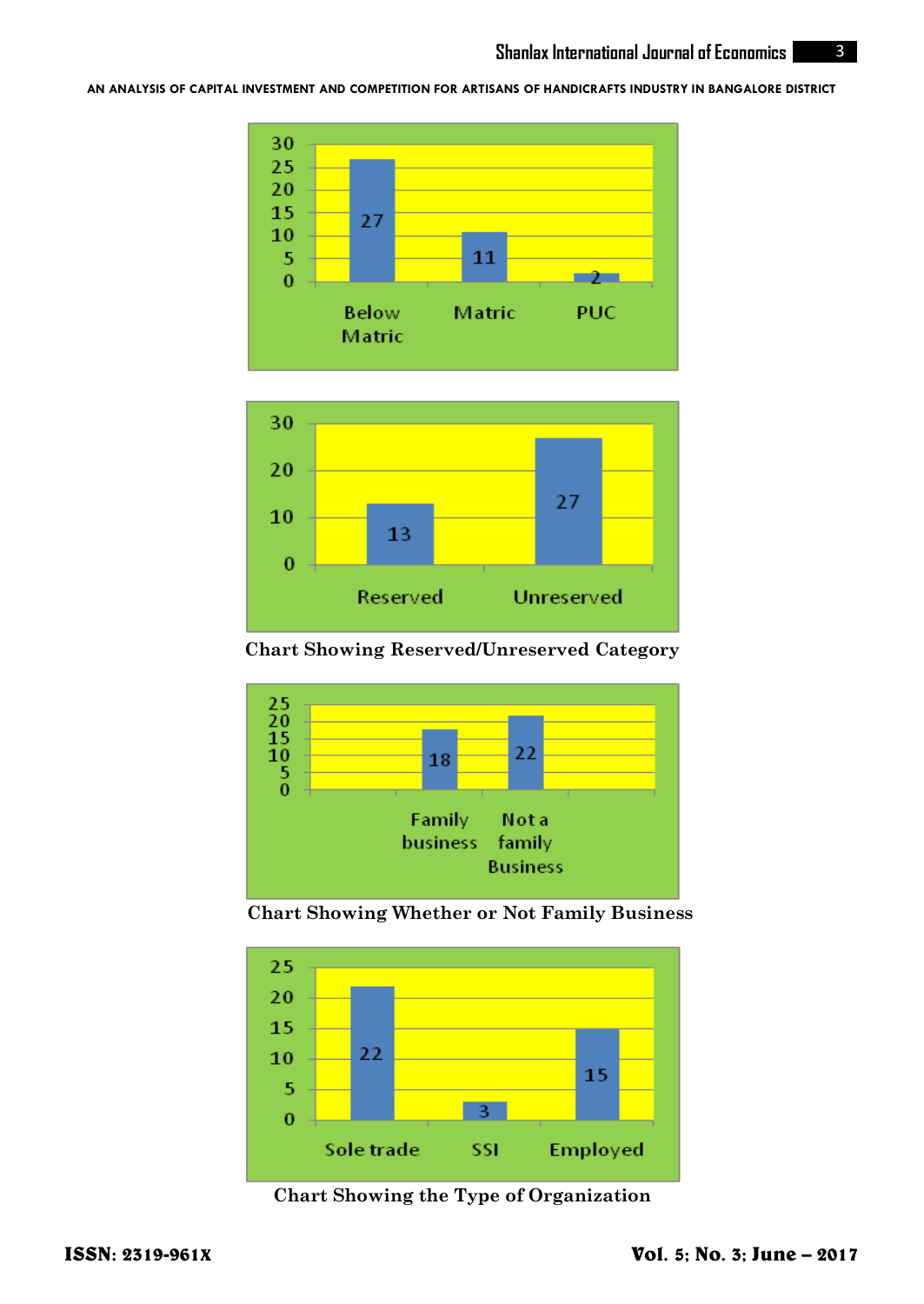

**Chart showing the source of finance**

Out of the sample taken from 40 artisans the Reserved category were 13 and Unreserved category were 27, there were 18 belonging to family profession and 22 not belonging to family profession. The sample taken consisted of 22 sole traders who create and sell their products on their own; 3 small scale Industries who had their own small factory to manufacture the products and 15 artisans were working under the SSI units.

In the source of finance, the artisans who have taken finance from Banks stands second in position as almost 17 of them had their own personal finance to be in the business. The problems pertaining to raising capital with banks were discussed and the results are shown in the following table:

| <b>Particulars</b>    | VS      |            | М         |           | N        | <b>Total</b> |
|-----------------------|---------|------------|-----------|-----------|----------|--------------|
| Complex Procedures    | 27      | 6          |           |           | 6        | 40           |
|                       | (67.5%) | (15%)      | $(2.5\%)$ | $(0\%)$   | (15%)    | $(100\%)$    |
| Delay in Sanction     | 28      |            |           |           | 6        | 40           |
|                       | (70%)   | $(12.5\%)$ | $(2.5\%)$ | $(0\%)$   | (15%)    | $(100\%)$    |
| High Rate of Interest |         | 25         | 10        | З         | $\theta$ | 40           |
|                       | (5%)    | (62.5%)    | (25%)     | $(7.5\%)$ | $(0\%)$  | $(100\%)$    |

**Problems of Finance From Banks**

Very Severe=VS; Severe=S; Moderate=M; Low=L; Nil=N

The problems faced in the aspect of raising capital were categorized into problems such as complex procedures, delay in sanction, and high rate of interest. The study shows that complex procedures involved in processing of documents has been very severe and 67.5% of the interviewed artisans have highlighted this problem. Delay in sanction of loan is very severe which constitute 70% of artisans calling it as very cumbersome and time consuming. Rate of interest aspect is in severe category with 62.5% of the sample artisans highlighting this problem. The fear of documentation and delay has led the artisans to opt for small scale production with the help of personal finance available in their hands. Most of the artisans have not been educated above matriculation, almost 67.5% of artisans are below matriculation due to which the enormous documentations required by the financial institution is not been met by these craftsmen.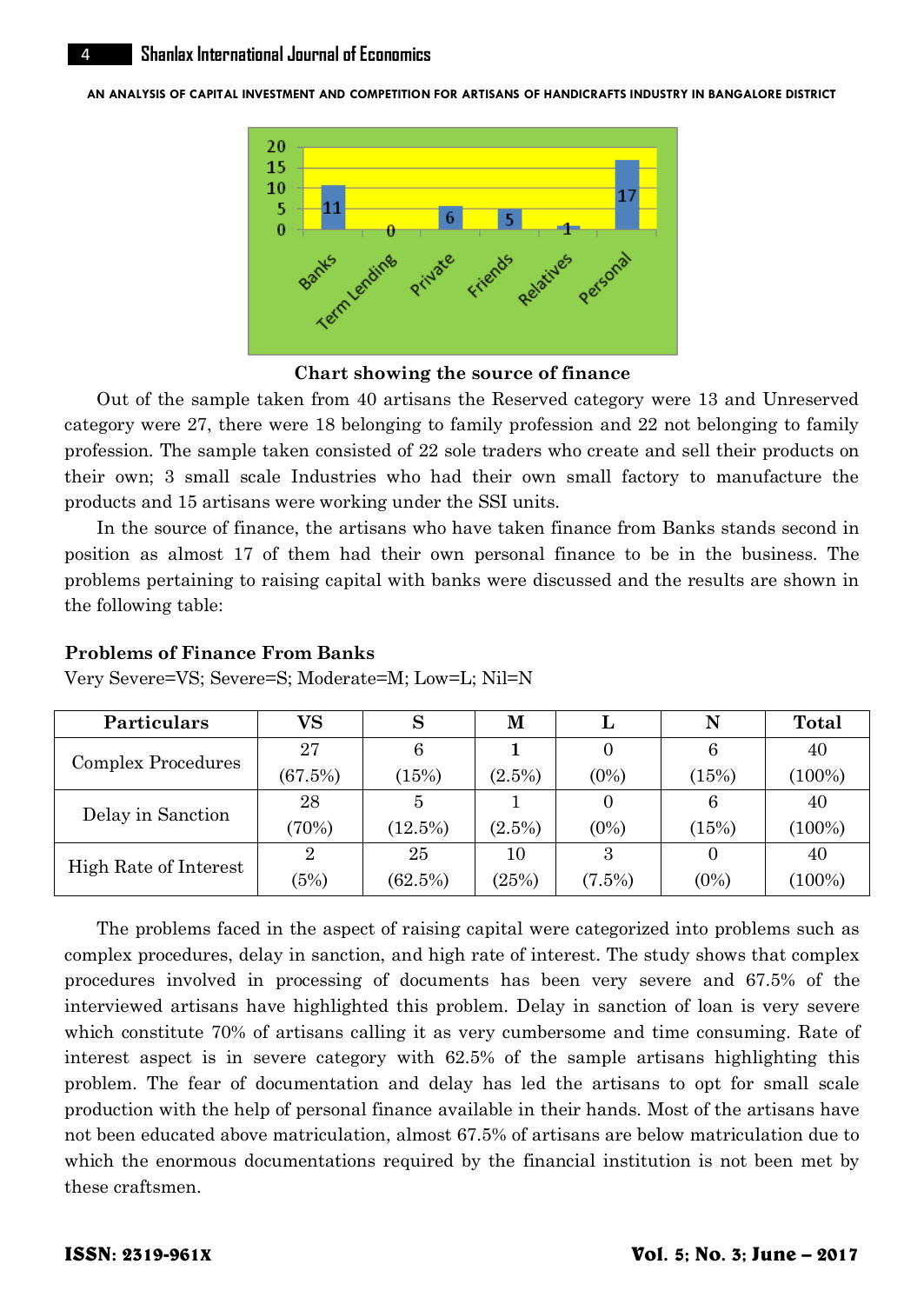| <b>Particulars</b> | Previous year | <b>Current Year</b> |  |  |
|--------------------|---------------|---------------------|--|--|
| Capital Investment |               |                     |  |  |
| Less than 10000    | 15(37.5%)     | 15(37.5%)           |  |  |
| 10000-25000        | 12(30%)       | 8(20%)              |  |  |
| 25000-45000        | 10(25%)       | 14(35%)             |  |  |
| More than 45000    | 3(7.5%)       | 3(7.5%)             |  |  |
| <b>Total</b>       | 40(100%)      | 40(100%)            |  |  |

## **Capital Invested Into Business**

From the figures given above, the capital invested in the business shows that the artisans have not invested a huge amount of money into business. Huge investment which is more than Rs.45000 must be from the entrepreneurs who have their own factory and business in production of handicrafts. Most of them are small sole traders and the investment is less than Rs.45000 constitutes 92.5%.

## **Monthly Income And Savings in the Bank Account**

| Particulars     | <b>Income</b> | Savings   |  |  |
|-----------------|---------------|-----------|--|--|
| Less than 10000 | 10(25%)       | 25(62.5%) |  |  |
| 10000-20000     | $12(30\%)$    | 9(22.5%)  |  |  |
| 20000-30000     | 16(40%)       | $4(10\%)$ |  |  |
| More than 30000 | 2(5%)         | 2(5%)     |  |  |
| Total           | $40(100\%)$   | 40(100%)  |  |  |

Thrift among of artisans have shown to be very less as only 5% of the sample only has money in their account as more than Rs.30000. since the sample population targeted for collection of data are mostly small artisans doing a very small scale business, the income and savings is showing a meager amount.

## **Problems from Competition**

Very High=VH; High=H; Moderate=M; Low=L; Nil=N

| Particulars                 | VН       | Н              | М         |            | N         | <b>Total</b> |
|-----------------------------|----------|----------------|-----------|------------|-----------|--------------|
| Duplication from            |          | 5              | 28        |            |           | 40           |
| Within Country              | (17.5%)  | (12.5%)        | (70%)     | $(0\%)$    | $(0\%)$   | $(100\%)$    |
| Duplication from Outside    | 34       | 5              |           |            |           | 40           |
| Country                     | (85%)    | (12.5%)        | $(2.5\%)$ | $(0\%)$    | $(0\%)$   | $(100\%)$    |
| Customer Awareness of       | 13       |                | 12        | 11         |           | 40           |
| Duplication                 | (32.5%)  | (7.5%)         | $(30\%)$  | (27.5%)    | $(2.5\%)$ | $(100\%)$    |
| Infiltration of Substandard | 38       | $\overline{2}$ |           |            |           | 40           |
| Products                    | (95%)    | (5%)           | $(0\%)$   | $(0\%)$    | $(0\%)$   | $(100\%)$    |
| Loss of Market Share to     | 5        |                | 10        | 21         | З         | 40           |
| <b>Duplicated Products</b>  | $12.5\%$ | $(2.5\%)$      | (25%)     | $(52.5\%)$ | (7.5%)    | $(100\%)$    |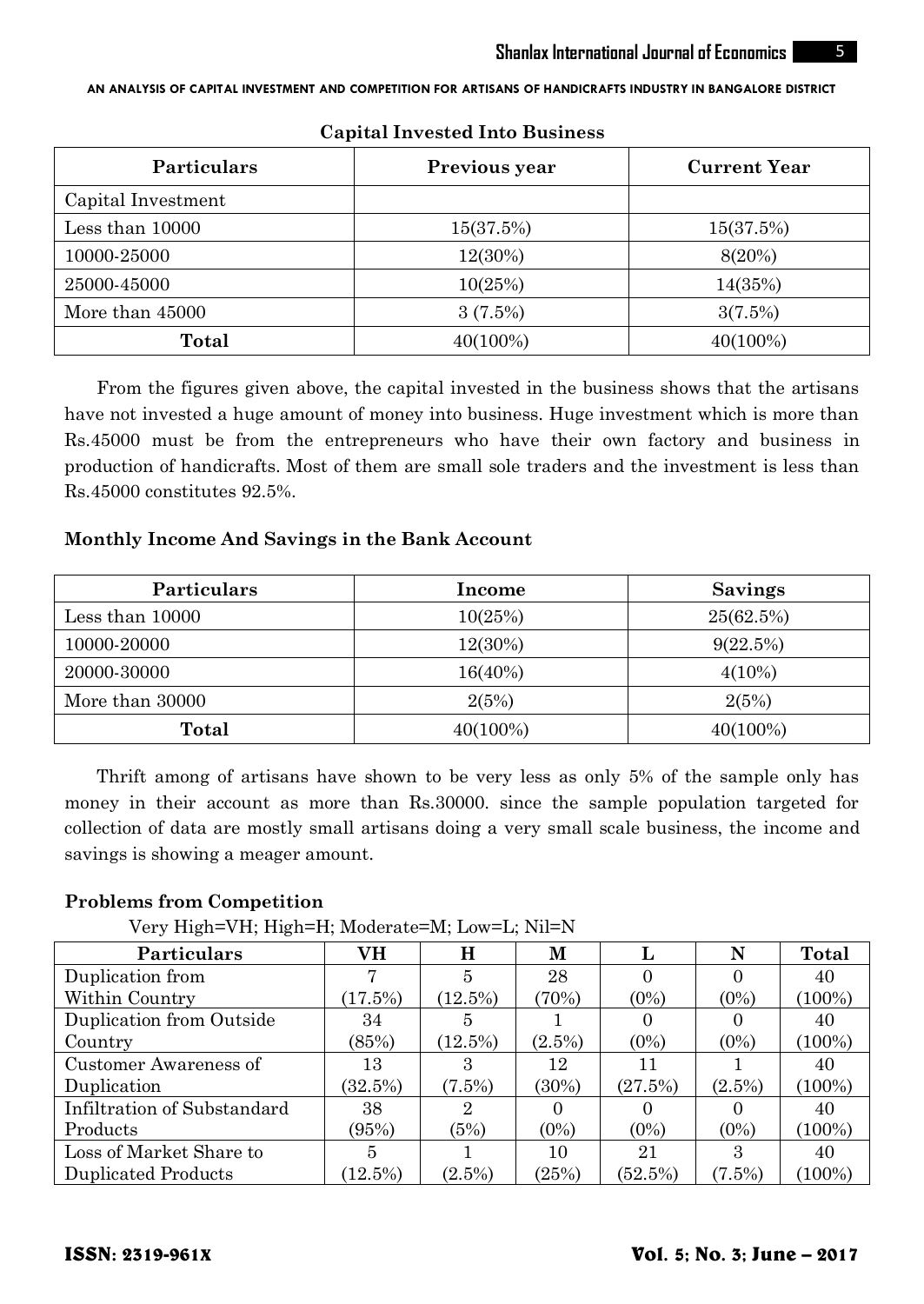Out of the study done with regard to competition, 70% of artisans have said that duplication from within the country is medium but 85% of the samples taken have given an opinion that duplication from outside the country is very high. The main competition is faced by the artisans from outside the country, mainly, to say country china. There is lots of duplication that has come into the market and is sold at a very less rate when compared to the price of the original handicrafts made by the artisans belonging to those craft cluster. Customer awareness with regard to duplication is that the importers of the handicraft are very well aware of the duplication , the retailers who buy from the manufacturing artisans are aware of the duplication but the casual customers who walk into the shop to buy are not aware of the duplication and they buy based on the cost. Since purchase is made on the basis of low cost, the casual customers land up buying the duplicate handicrafts which are sold at a very low price.

#### **Conclusion**

The primary aspect of raw materials supply is sufficiently available in the market. The market available for the products is huge and the innovation in the product is also very satisfactory. The availability of finance is one of the problem areas and financial institution should come forward to help these artisans. The main area of concern is the duplication of the product from outside the country mainly china. The duplication is so perfect that a lay man cannot find the difference between the toys made by Indian artisan and other foreign artisan. The quality of raw material used in the duplication is very hazardous to the health of the children and also the paints used on the craft are highly synthetic material. When the goods are displayed in the handicraft shop, the customers who walk in cannot find the difference between the original and the duplicate. The retailers are also willing to buy the duplicated products and sell it in the market along with the original toys because their main aim is business and earning profits. When the cost of product is less, the customers are willing to buy in more quantity and the profits of the retailers are increased due to sales in huge volumes.

But initiatives should be taken to make the customers understand the bad effects of the duplicated toys to the health of the children and the economic condition of the artisan. But there is a overwhelming satisfaction that the imports of these toys are in huge quantity which has helped in the sustenance of the art work and the continual survival of the artisans.

The government has taken a lot of measures and has brought in promotional measures such as Baba Saheb Ambedkar Hastshilp Vikas Yojana, Design and Technology Up gradation scheme, Research and Development scheme and promotional measures exclusively for marketing which is Marketing Support & Services Scheme. These schemes help the artisans in production, financing, design and technology and as well as to capture a good market for the crafts. With such good promotional measure by the government and various non government organisation helping the sector there is a bright future for the traditional artisans.

## **References**

- 1. [Http://www.dsource.in/resource/channapatna-toys/](http://www.dsource.in/resource/channapatna-toys/)
- 2. <http://www.indianmirror.com/culture/indian-specialties/channapatnatoys.html>
- 3. [http://www.beontheroad.com/2011/02/incredible-world-of-toys-at-channapatna.html#](http://www.beontheroad.com/2011/02/incredible-world-of-toys-at-channapatna.html)